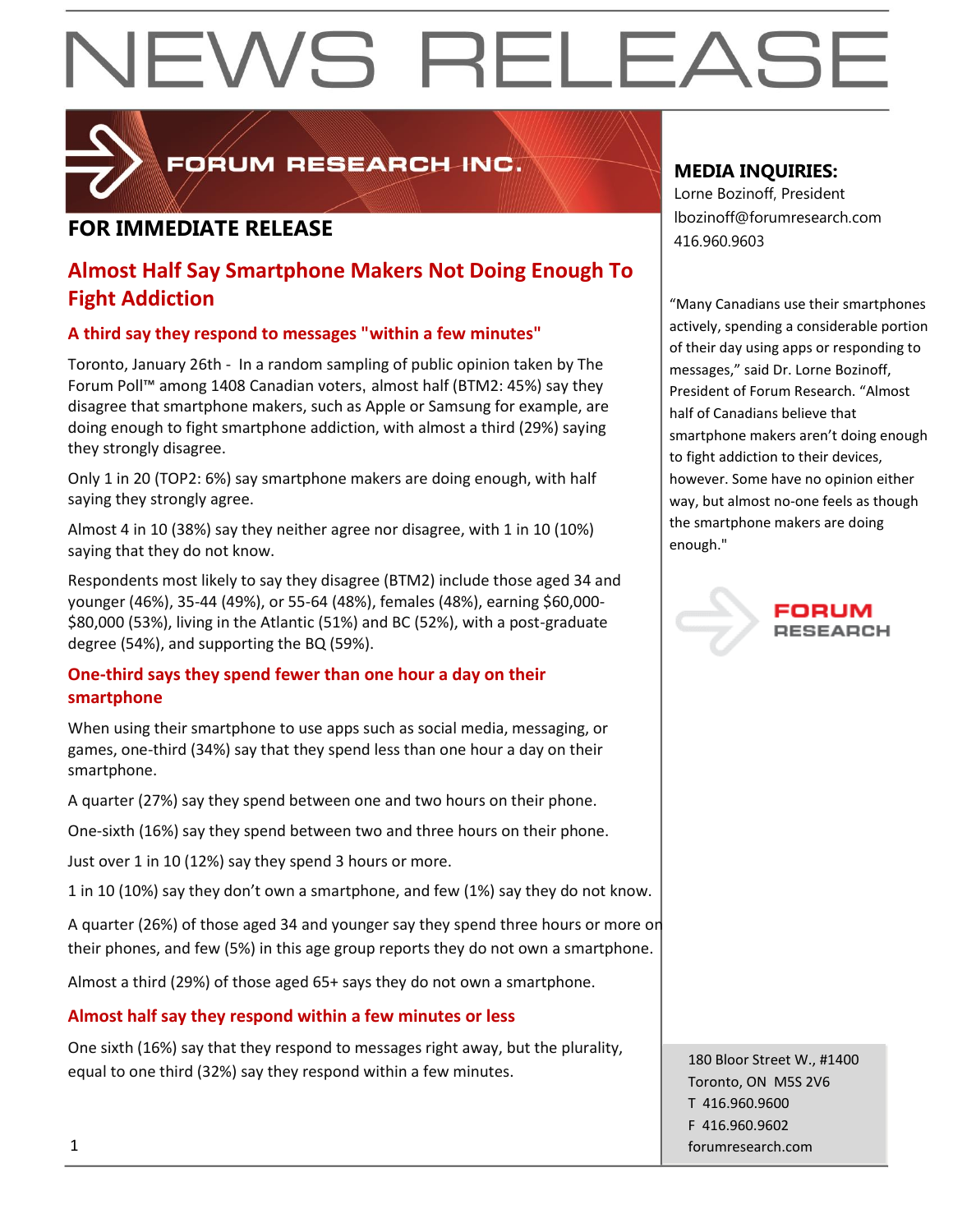

## FORUM RESEARCH INC.

One-quarter (23%) say they take longer than ten minutes to reply, but less than half an hour.

1 in 10 (10%) say that it takes them between half an hour and an hour to reply. Few (3%) say that it takes between an hour or two or more than two hours (4%).

1 in 10 (11%) say that they'll "respond eventually."

Amongst those that use their phone three or more hours a day, nearly two-thirds (TOP2: 64%) respond to messages within a few minutes or sooner.

"Many Canadians use their smartphones actively, spending a considerable portion of their day using apps or responding to messages," said Dr. Lorne Bozinoff, President of Forum Research. "Almost half of Canadians believe that smartphone makers aren't doing enough to fight addiction to their devices, however. Some have no opinion either way, but almost no-one feels as though the smartphone makers are doing enough."

Lorne Bozinoff, Ph.D. is the president and founder of Forum Research. He can be reached at lbozinoff@forumresearch.com or at (416) 960-9603.

### **MEDIA INQUIRIES:**

Lorne Bozinoff, President lbozinoff@forumresearch.com 416.960.9603



180 Bloor Street W., #1400 Toronto, ON M5S 2V6 T 416.960.9600 F 416.960.9602 2 forumresearch.com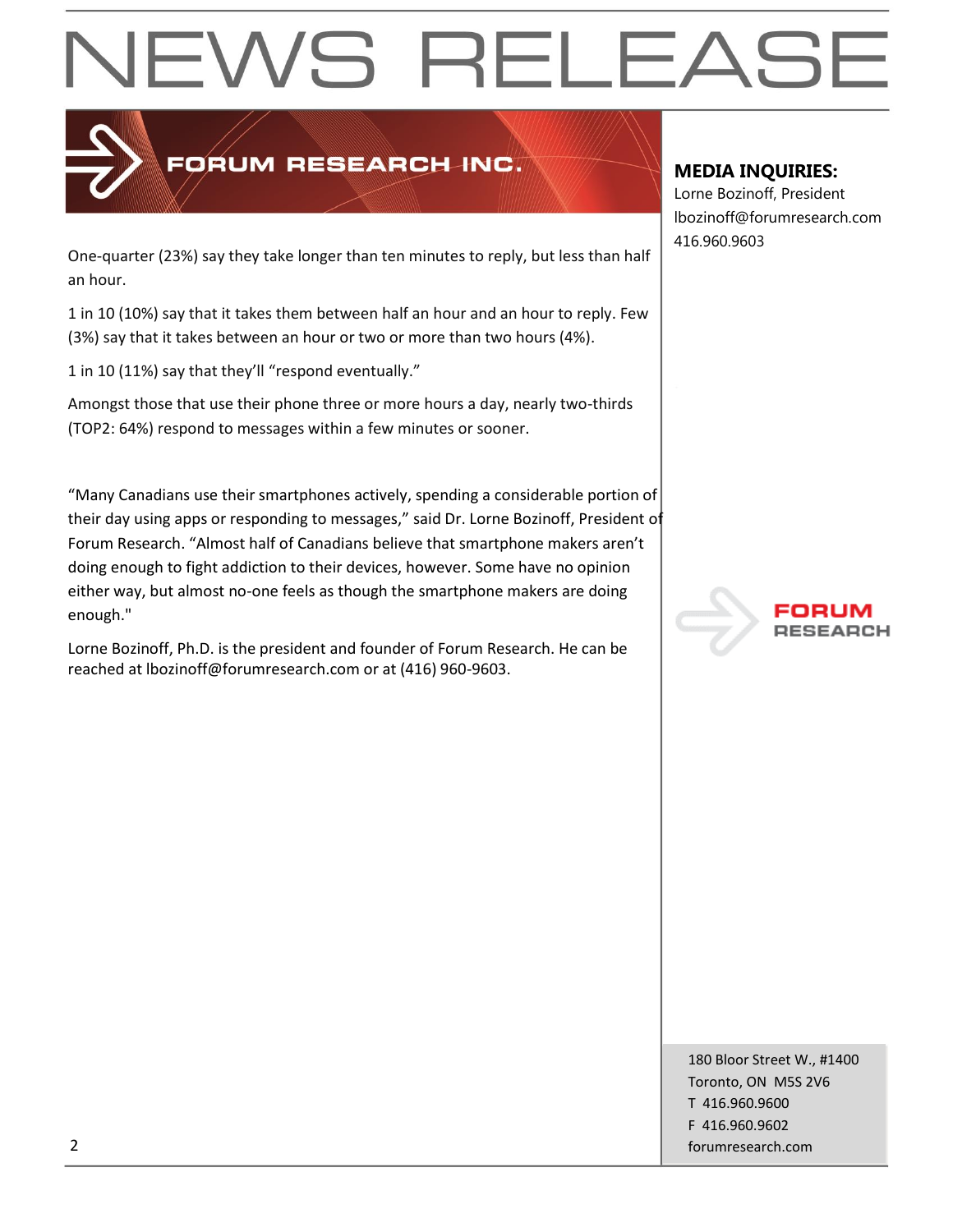PORUM RESEARCH INC.

### **MEDIA INQUIRIES:**

Lorne Bozinoff, President lbozinoff@forumresearch.com 416.960.9603

#### **Methodology**

The Forum Poll™ was conducted by Forum Research with the results based on an interactive voice response telephone survey of 1408 randomly selected Canadian Voters. The poll was conducted January 22-24, 2018.

Results based on the total sample are considered accurate +/- 3%, 19 times out of 20. Subsample results will be less accurate. Margins of error for subsample (such as age, gender) results are available at [www.forumresearch.com/samplestim.asp](http://www.forumresearch.com/samplestim.asp)

Where appropriate, the data has been statistically weighted by age, region, and other variables to ensure that the sample reflects the actual population according to the latest Census data.

This research is not necessarily predictive of future outcomes, but rather, captures opinion at one point in time. Forum Research conducted this poll as a public service and to demonstrate our survey research capabilities. Forum houses its poll results in the Data Library of the Department of Political Science at the University of Toronto.

With offices across Canada and around the world, 100% Canadian-owned Forum Research is one of the country's leading survey research firms. This Forum Poll™and other polls may be found at Forum's poll archive at [www.forumresearch.com/polls.asp](http://www.forumresearch.com/polls.asp)



180 Bloor Street W., #1400 Toronto, ON M5S 2V6 T 416.960.9600 F 416.960.9602 3 forumresearch.com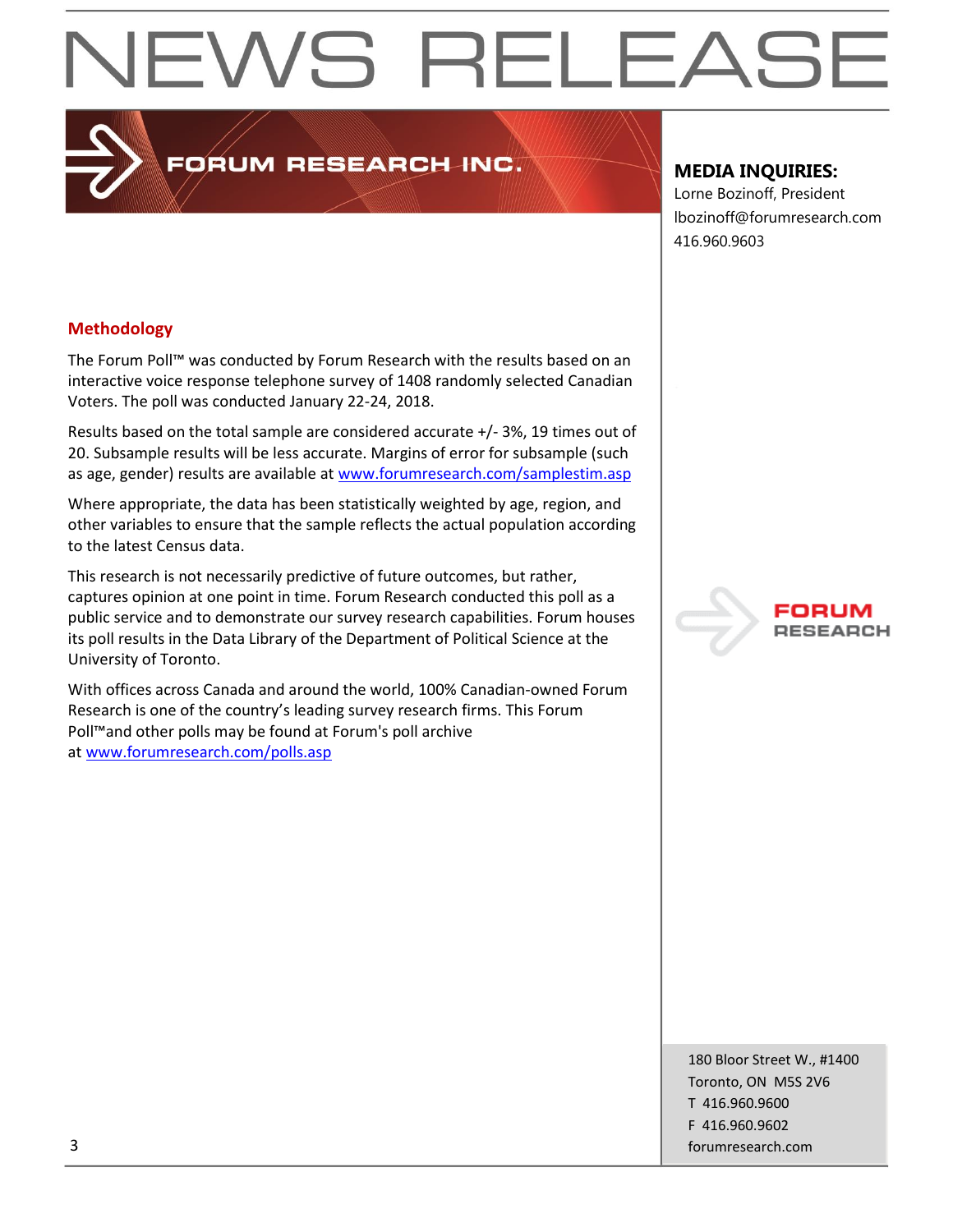## FORUM RESEARCH INC.

#### *Usage*

*On an average day, approximately how much time do you spend on your smart phone, using apps such as social media, messaging, or games?*

#### *Age/Gender*

| ℅                                               | <b>Total</b> | $18 -$<br>34  | $35 -$<br>44 | 45-<br>54 | $55 -$<br>64 | $65+$          | <b>Male</b>    | <b>Female</b> |
|-------------------------------------------------|--------------|---------------|--------------|-----------|--------------|----------------|----------------|---------------|
| Sample                                          | 1408         | 248           | 257          | 204       | 313          | 386            | 785            | 591           |
| <b>NET: TOP2</b>                                | 28           | 50            | 30           | 24        | 12           | 8              | 24             | 31            |
| <b>NET: BTM2</b>                                | 61           | 43            | 67           | 69        | 75           | 61             | 66             | 57            |
| Less than one hour                              | 34           | 19            | 31           | 38        | 48           | 47             | 37             | 32            |
| Between one hour and just under<br>two hours    | 27           | 25            | 36           | 31        | 28           | 14             | 29             | 25            |
| Between two hours and just under<br>three hours | 16           | 24            | 17           | 19        | 7            | 5              | 14             | 17            |
| Three hours or more                             | 12           | 26            | 13           | 5         | 5            | $\overline{3}$ | 10             | 14            |
| Don't own a smartphone                          | 10           | 5             | 2            | 7         | 12           | 29             | 9              | 11            |
| Don't know                                      | 1            | $\mathcal{P}$ | $\Omega$     | $\Omega$  | $\mathbf{1}$ | $\mathcal{P}$  | $\overline{2}$ | 1             |

### **MEDIA INQUIRIES:**

Lorne Bozinoff, President lbozinoff@forumresearch.com 416.960.9603



#### *Income*

| ℅                                               | <b>Total</b> | $<$ \$20 $K$ | $$20-$<br>\$40K | $$40-$<br><b>\$60K</b> | $$60-$<br><b>\$80K</b> | \$80-<br>\$100K | \$100-<br><b>\$250K</b> |
|-------------------------------------------------|--------------|--------------|-----------------|------------------------|------------------------|-----------------|-------------------------|
| Sample                                          | 1408         | 123          | 235             | 162                    | 174                    | 167             | 267                     |
| <b>NET: TOP2</b>                                | 28           | 35           | 31              | 21                     | 28                     | 28              | 24                      |
| <b>NET: BTM2</b>                                | 61           | 47           | 51              | 62                     | 68                     | 67              | 74                      |
| Less than one hour                              | 34           | 25           | 31              | 42                     | 37                     | 38              | 36                      |
| Between one hour and just<br>under two hours    | 27           | 22           | 20              | 20                     | 31                     | 28              | 38                      |
| Between two hours and just<br>under three hours | 16           | 11           | 18              | 17                     | 12                     | 20              | 16                      |
| Three hours or more                             | 12           | 24           | 12              | 4                      | 16                     | 8               | 8                       |
| Don't own a smartphone                          | 10           | 15           | 17              | 16                     | 3                      | 5               | $\mathfrak{p}$          |
| Don't know                                      | 1            | 3            | $\mathbf{1}$    | $\mathbf{1}$           | $\Omega$               | $\Omega$        | $\Omega$                |

180 Bloor Street W., #1400 Toronto, ON M5S 2V6 T 416.960.9600 F 416.960.9602 4 forumresearch.com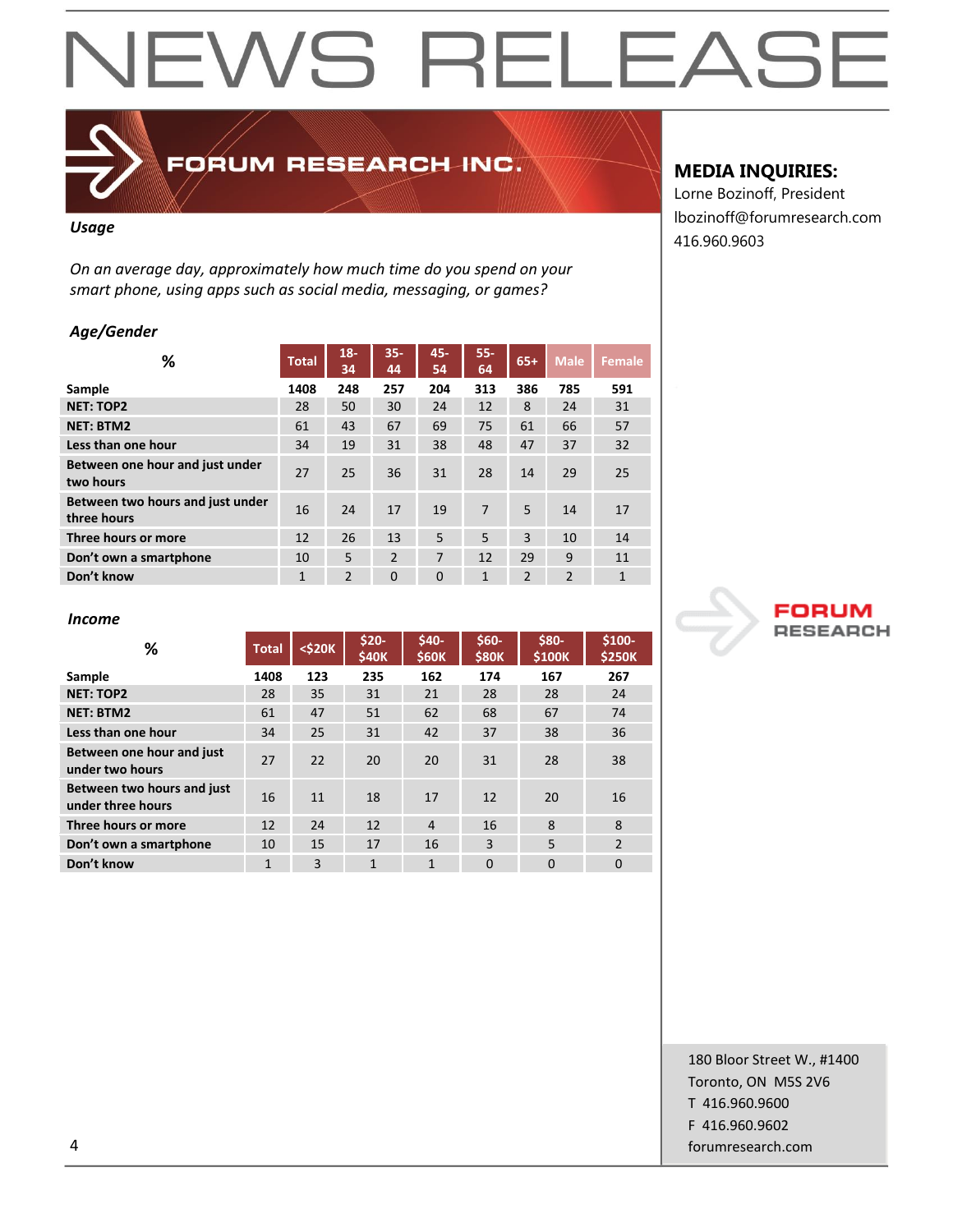

### FORUM RESEARCH INC.

#### *Region*

| ℅                                            | <b>Total</b> | <b>ATL</b>     | QC  | ON             | <b>MB/SK</b> | AB  | <b>BC</b>      |
|----------------------------------------------|--------------|----------------|-----|----------------|--------------|-----|----------------|
| Sample                                       | 1408         | 186            | 274 | 309            | 123          | 261 | 255            |
| <b>NET: TOP2</b>                             | 28           | 35             | 21  | 29             | 36           | 28  | 30             |
| <b>NET: BTM2</b>                             | 61           | 57             | 65  | 59             | 54           | 67  | 62             |
| Less than one hour                           | 34           | 26             | 36  | 35             | 32           | 37  | 34             |
| Between one hour and just under two hours    | 27           | 31             | 29  | 25             | 22           | 30  | 28             |
| Between two hours and just under three hours | 16           | 15             | 13  | 16             | 22           | 15  | 18             |
| Three hours or more                          | 12           | 20             | 8   | 13             | 14           | 13  | 11             |
| Don't own a smartphone                       | 10           | 7              | 14  | 10             | 10           | 4   | 7              |
| Don't know                                   | 1            | $\overline{2}$ | 1   | $\overline{2}$ | $\Omega$     | 1   | $\overline{2}$ |
|                                              |              |                |     |                |              |     |                |

#### *Education*

| %                                                         | Some college<br><b>Secondary</b><br><b>Total</b><br>school or less<br>or university |                | <b>Completed</b><br>college or<br>university | <b>Post</b><br>graduate<br><b>studies</b> |          |
|-----------------------------------------------------------|-------------------------------------------------------------------------------------|----------------|----------------------------------------------|-------------------------------------------|----------|
| Sample                                                    | 1408                                                                                | 265            | 365                                          | 518                                       | 260      |
| <b>NET: TOP2</b>                                          | 28                                                                                  | 28             | 34                                           | 29                                        | 19       |
| <b>NET: BTM2</b>                                          | 61                                                                                  | 53             | 53                                           | 64                                        | 74       |
| Less than one hour                                        | 34                                                                                  | 31             | 33                                           | 34                                        | 39       |
| Between one hour<br>and just under two<br>hours           | 27                                                                                  | 22             | 20                                           | 29                                        | 35       |
| <b>Between two hours</b><br>and just under three<br>hours | 16                                                                                  | 14             | 18                                           | 17                                        | 12       |
| Three hours or more                                       | 12                                                                                  | 14             | 16                                           | 12                                        | 6        |
| Don't own a<br>smartphone                                 | 10                                                                                  | 15             | 12                                           | 7                                         | 7        |
| Don't know                                                | $\mathbf{1}$                                                                        | $\overline{4}$ | $\mathbf{1}$                                 | $\mathbf{1}$                              | $\Omega$ |

#### **MEDIA INQUIRIES:**

Lorne Bozinoff, President lbozinoff@forumresearch.com 416.960.9603



180 Bloor Street W., #1400 Toronto, ON M5S 2V6 T 416.960.9600 F 416.960.9602 5 forumresearch.com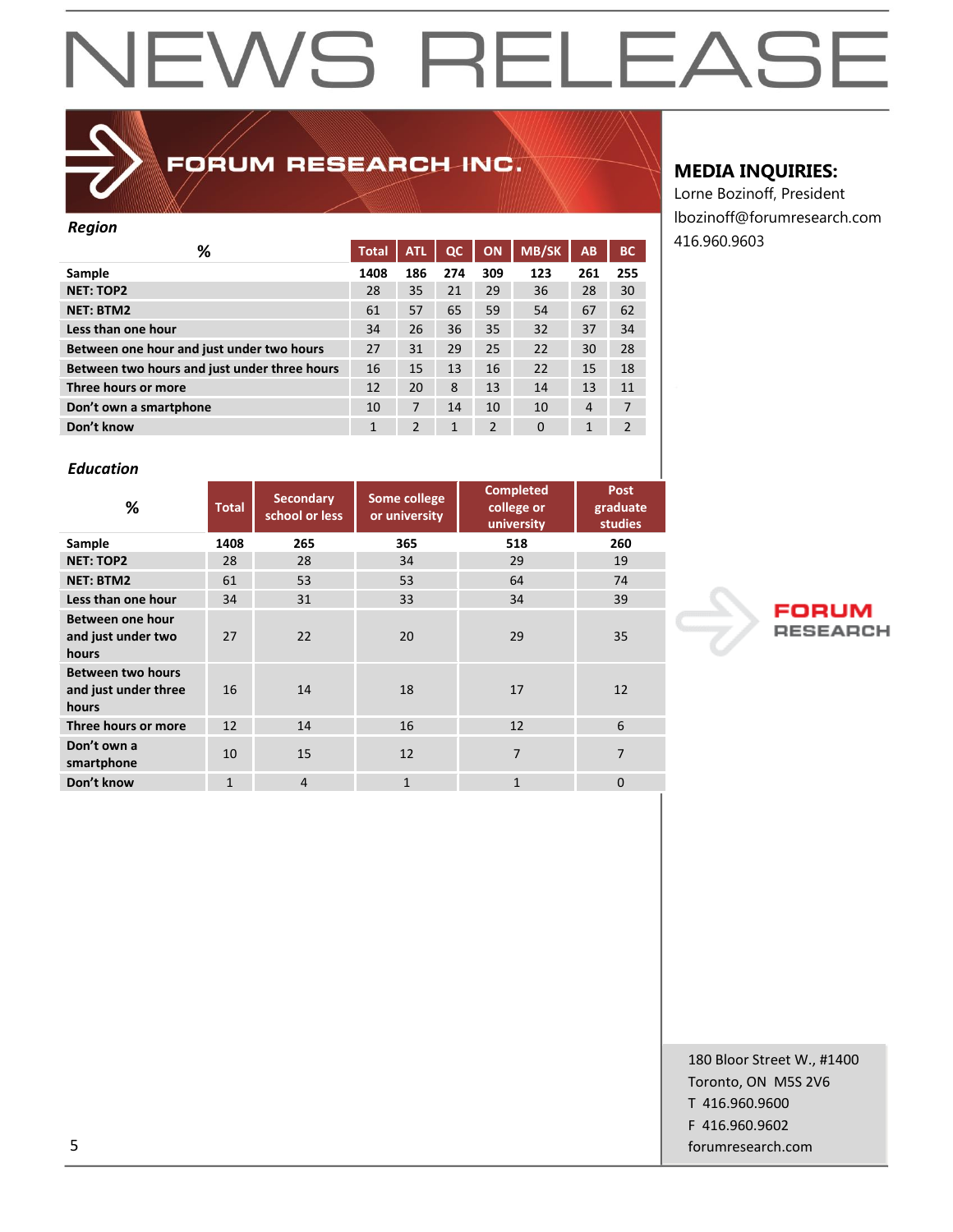## FORUM RESEARCH INC.

#### *Voter Intention*

| %                                                         | <b>Total</b> | <b>Conservative</b> | <b>Liberal</b> | <b>New</b><br><b>Democratic</b> | Green | <b>Bloc</b><br><b>Quebecois</b> | <b>Other</b> |
|-----------------------------------------------------------|--------------|---------------------|----------------|---------------------------------|-------|---------------------------------|--------------|
| Sample                                                    | 1408         | 554                 | 454            | 189                             | 78    | 40                              | 31           |
| <b>NET: TOP2</b>                                          | 28           | 26                  | 28             | 31                              | 35    | 10                              | 36           |
| <b>NET: BTM2</b>                                          | 61           | 65                  | 61             | 58                              | 56    | 80                              | 48           |
| Less than one<br>hour                                     | 34           | 37                  | 35             | 30                              | 28    | 47                              | 31           |
| <b>Between one</b><br>hour and just<br>under two hours    | 27           | 28                  | 26             | 28                              | 28    | 33                              | 16           |
| <b>Between two</b><br>hours and just<br>under three hours | 16           | 17                  | 12             | 21                              | 16    | 3                               | 29           |
| Three hours or<br>more                                    | 12           | 9                   | 16             | 10                              | 20    | $\overline{7}$                  | 7            |
| Don't own a<br>smartphone                                 | 10           | 8                   | 10             | 10                              | 7     | 10                              | 16           |
| Don't know                                                | $\mathbf{1}$ | $\overline{2}$      | $\mathbf{1}$   | $\overline{0}$                  | 3     | $\Omega$                        | 0            |

#### **MEDIA INQUIRIES:**

Lorne Bozinoff, President lbozinoff@forumresearch.com 416.960.9603



180 Bloor Street W., #1400 Toronto, ON M5S 2V6 T 416.960.9600 F 416.960.9602 6 forumresearch.com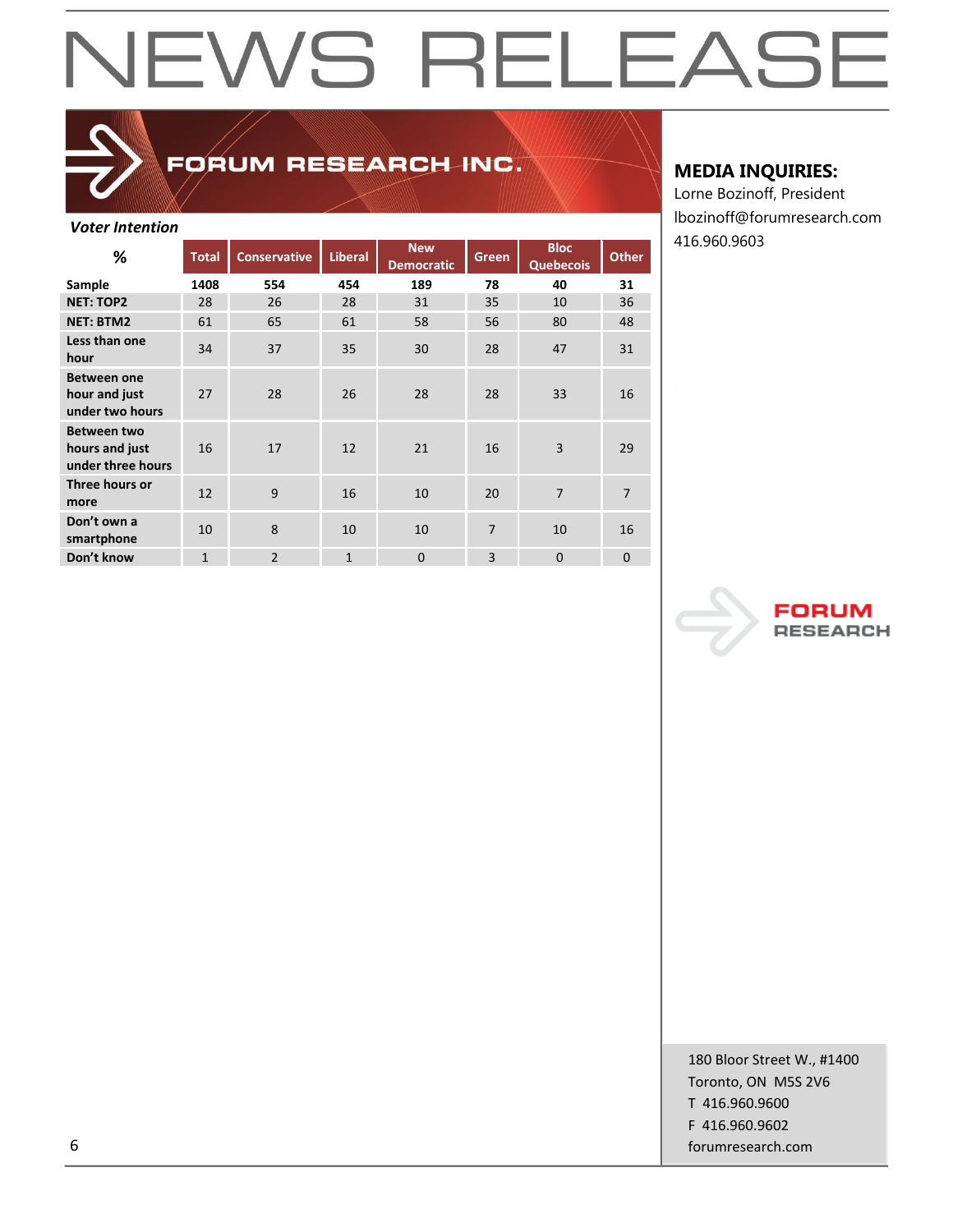## FORUM RESEARCH INC.

*When you receive a message on your smartphone, on average, how quickly do you reply? [Base=owns smartphone]*

#### *Age/Gender*

| %                                                  | <b>Total</b>   | $18 -$<br>34   | $35 -$<br>44 | 45-<br>54      | $55 -$<br>64 | $65+$ | <b>Male</b>    | <b>Female</b>  |
|----------------------------------------------------|----------------|----------------|--------------|----------------|--------------|-------|----------------|----------------|
| Sample                                             | 1243           | 238            | 252          | 194            | 277          | 282   | 701            | 511            |
| <b>NET: TOP3</b>                                   | 71             | 78             | 71           | 72             | 63           | 64    | 74             | 69             |
| <b>NET: BTM3</b>                                   | 19             | 13             | 19           | 18             | 24           | 26    | 17             | 20             |
| <b>Right away</b>                                  | 16             | 19             | 15           | 13             | 15           | 16    | 16             | 16             |
| Within a few minutes                               | 32             | 40             | 34           | 29             | 27           | 23    | 35             | 30             |
| More than 10 minutes but less<br>than half an hour | 23             | 19             | 22           | 30             | 21           | 25    | 23             | 23             |
| Between half an hour and an hour                   | 10             | 9              | 10           | 10             | 12           | 10    | 8              | 11             |
| Between an hour or two                             | 3              | $\overline{4}$ | 3            | $\overline{2}$ | 5            | 3     | 3              | $\overline{4}$ |
| More than two hours                                | $\overline{4}$ | $\overline{2}$ | 6            | 3              | 5            | 8     | $\overline{4}$ | 5              |
| I'll respond eventually                            | 11             | 7              | 10           | 13             | 15           | 14    | 10             | 12             |

#### *Income*

| %                                                  | <b>Total</b> | $<$ \$20 $K$   | $$20-$<br><b>\$40K</b> | $$40-$<br><b>\$60K</b> | $$60-$<br><b>\$80K</b> | \$80-<br>\$100K | $$100-$<br><b>\$250K</b> |
|----------------------------------------------------|--------------|----------------|------------------------|------------------------|------------------------|-----------------|--------------------------|
| Sample                                             | 1243         | 94             | 191                    | 133                    | 165                    | 156             | 263                      |
| <b>NET: TOP3</b>                                   | 71           | 71             | 73                     | 75                     | 70                     | 69              | 74                       |
| <b>NET: BTM3</b>                                   | 19           | 14             | 21                     | 16                     | 20                     | 18              | 15                       |
| <b>Right away</b>                                  | 16           | 20             | 18                     | 12                     | 15                     | 18              | 18                       |
| Within a few minutes                               | 32           | 36             | 34                     | 38                     | 27                     | 31              | 32                       |
| More than 10 minutes but<br>less than half an hour | 23           | 14             | 21                     | 26                     | 27                     | 20              | 24                       |
| Between half an hour and an<br>hour                | 10           | 15             | 6                      | 8                      | 10                     | 14              | 11                       |
| Between an hour or two                             | 3            | $\overline{2}$ | $\mathfrak{p}$         | $\Omega$               | 6                      | 5               | $\overline{4}$           |
| More than two hours                                | 4            | $\overline{2}$ | 7                      | 5                      | 5                      | $\overline{2}$  | $\overline{4}$           |
| I'll respond eventually                            | 11           | 10             | 12                     | 11                     | 9                      | 10              | 7                        |

### **MEDIA INQUIRIES:**

Lorne Bozinoff, President lbozinoff@forumresearch.com 416.960.9603 *Speed*



180 Bloor Street W., #1400 Toronto, ON M5S 2V6 T 416.960.9600 F 416.960.9602 7 forumresearch.com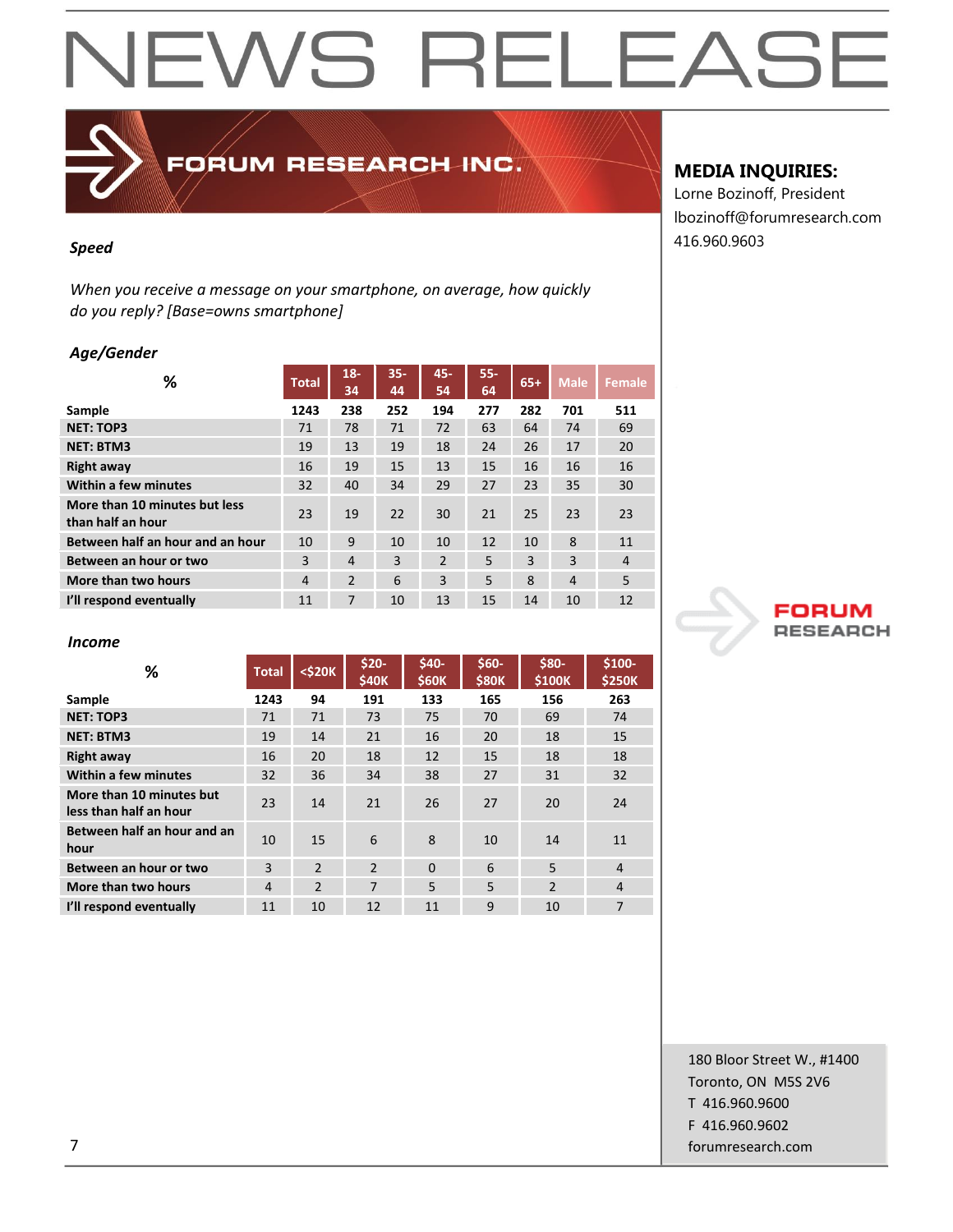

## FORUM RESEARCH INC.

#### *Region*

| ັ                                               |                |                |                |                |                |     |                |
|-------------------------------------------------|----------------|----------------|----------------|----------------|----------------|-----|----------------|
| ℅                                               | <b>Total</b>   | <b>ATL</b>     | $_{\alpha}$    | ON             | <b>MB/SK</b>   | AB  | <b>BC</b>      |
| Sample                                          | 1243           | 169            | 225            | 269            | 107            | 243 | 230            |
| <b>NET: TOP3</b>                                | 71             | 76             | 70             | 68             | 74             | 75  | 75             |
| <b>NET: BTM3</b>                                | 19             | 16             | 19             | 21             | 19             | 13  | 18             |
| Right away                                      | 16             | 18             | 16             | 18             | 17             | 14  | 10             |
| Within a few minutes                            | 32             | 38             | 35             | 28             | 29             | 34  | 35             |
| More than 10 minutes but less than half an hour | 23             | 19             | 20             | 21             | 28             | 27  | 30             |
| Between half an hour and an hour                | 10             | 9              | 11             | 11             | 7              | 12  | $\overline{7}$ |
| Between an hour or two                          | 3              | $\overline{2}$ | $\overline{4}$ | $\overline{2}$ | 5              | 3   | 6              |
| More than two hours                             | $\overline{4}$ | $\mathbf{1}$   | 3              | 7              | $\overline{2}$ | 4   | 3              |
| I'll respond eventually                         | 11             | 13             | 13             | 12             | 12             | 6   | 9              |

#### **MEDIA INQUIRIES:**

Lorne Bozinoff, President lbozinoff@forumresearch.com 416.960.9603

#### *Education*

| %                                                     | <b>Total</b>   | <b>Secondary</b><br>school or less | Some college<br>or university | <b>Completed</b><br>college or<br>university | <b>Post</b><br>graduate<br><b>studies</b> |
|-------------------------------------------------------|----------------|------------------------------------|-------------------------------|----------------------------------------------|-------------------------------------------|
| Sample                                                | 1243           | 215                                | 312                           | 477                                          | 239                                       |
| <b>NET: TOP3</b>                                      | 71             | 77                                 | 73                            | 70                                           | 65                                        |
| <b>NET: BTM3</b>                                      | 19             | 17                                 | 17                            | 20                                           | 20                                        |
| <b>Right away</b>                                     | 16             | 17                                 | 16                            | 17                                           | 13                                        |
| Within a few<br>minutes                               | 32             | 36                                 | 33                            | 32                                           | 28                                        |
| More than 10<br>minutes but less<br>than half an hour | 23             | 25                                 | 24                            | 21                                           | 24                                        |
| Between half an<br>hour and an hour                   | 10             | 6                                  | 10                            | 10                                           | 15                                        |
| Between an hour or<br>two                             | 3              | $\Omega$                           | $\overline{4}$                | $\overline{4}$                               | $\overline{4}$                            |
| More than two hours                                   | $\overline{4}$ | $\overline{4}$                     | $\overline{4}$                | 5                                            | 5                                         |
| I'll respond<br>eventually                            | 11             | 12                                 | 10                            | 11                                           | 11                                        |



180 Bloor Street W., #1400 Toronto, ON M5S 2V6 T 416.960.9600 F 416.960.9602 8 forumresearch.com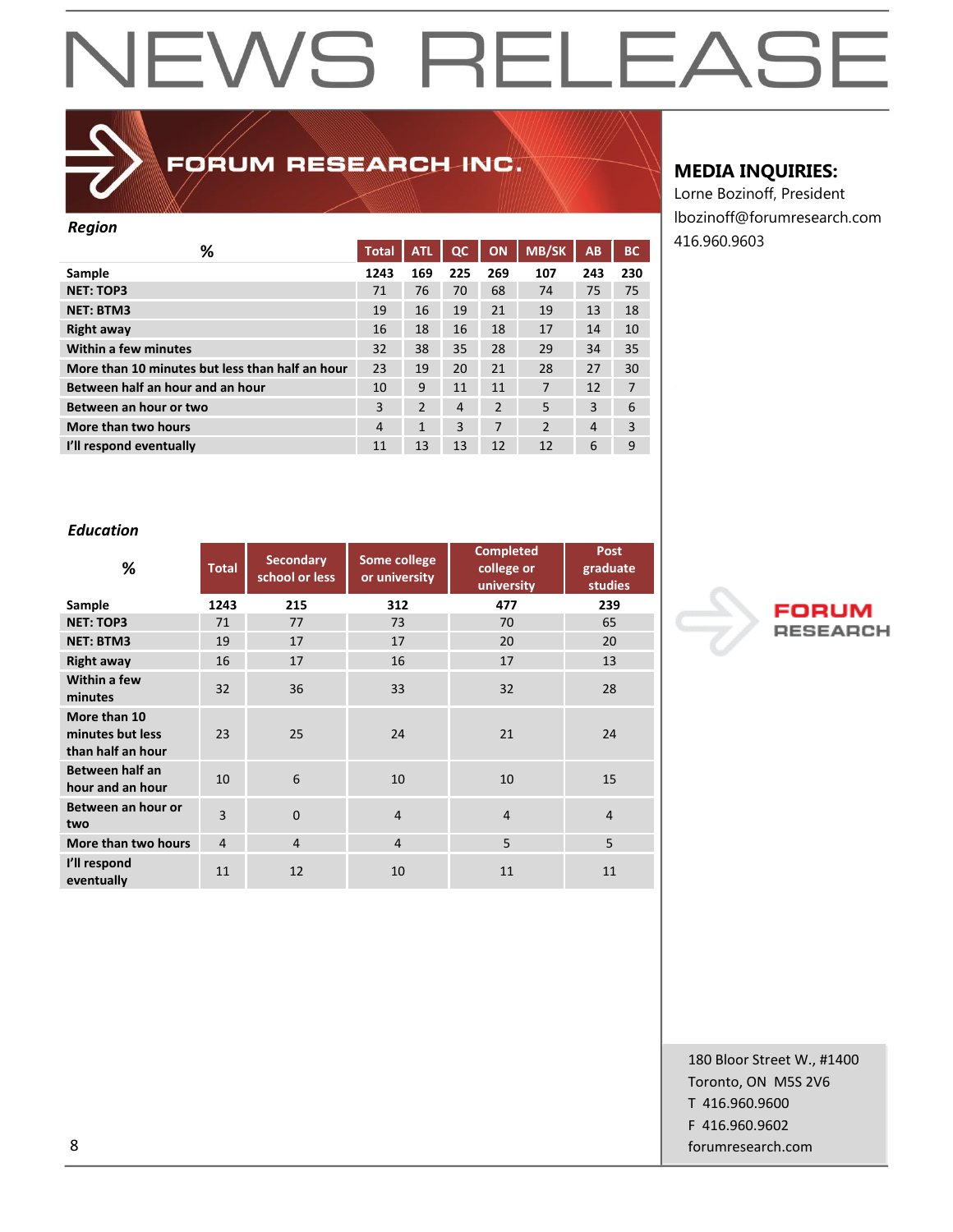## FORUM RESEARCH INC.

#### *Voter Intention*

| %                                                     | <b>Total</b>   | <b>Conservative</b> | Liberal        | <b>New</b><br><b>Democratic</b> | Green          | <b>Bloc</b><br><b>Quebecois</b> | <b>Other</b>   |
|-------------------------------------------------------|----------------|---------------------|----------------|---------------------------------|----------------|---------------------------------|----------------|
| Sample                                                | 1243           | 506                 | 396            | 164                             | 71             | 36                              | 24             |
| <b>NET: TOP3</b>                                      | 71             | 71                  | 74             | 64                              | 76             | 74                              | 60             |
| <b>NET: BTM3</b>                                      | 19             | 19                  | 16             | 25                              | 11             | 22                              | 40             |
| <b>Right away</b>                                     | 16             | 13                  | 20             | 15                              | 14             | 15                              | $\mathbf{1}$   |
| Within a few<br>minutes                               | 32             | 34                  | 29             | 30                              | 40             | 34                              | 50             |
| More than 10<br>minutes but less<br>than half an hour | 23             | 24                  | 25             | 19                              | 23             | 25                              | 8              |
| Between half an<br>hour and an hour                   | 10             | 11                  | 11             | 11                              | 13             | $\overline{3}$                  | $\mathbf{0}$   |
| Between an hour<br>or two                             | 3              | $\overline{2}$      | $\overline{4}$ | $\overline{4}$                  | $\overline{2}$ | $\overline{4}$                  | 22             |
| More than two<br>hours                                | $\overline{4}$ | 6                   | 3              | 7                               | $\overline{2}$ | $\overline{4}$                  | $\overline{0}$ |
| I'll respond<br>eventually                            | 11             | 11                  | 9              | 14                              | 7              | 14                              | 18             |

#### **MEDIA INQUIRIES:**

Lorne Bozinoff, President lbozinoff@forumresearch.com 416.960.9603



180 Bloor Street W., #1400 Toronto, ON M5S 2V6 T 416.960.9600 F 416.960.9602 9 forumresearch.com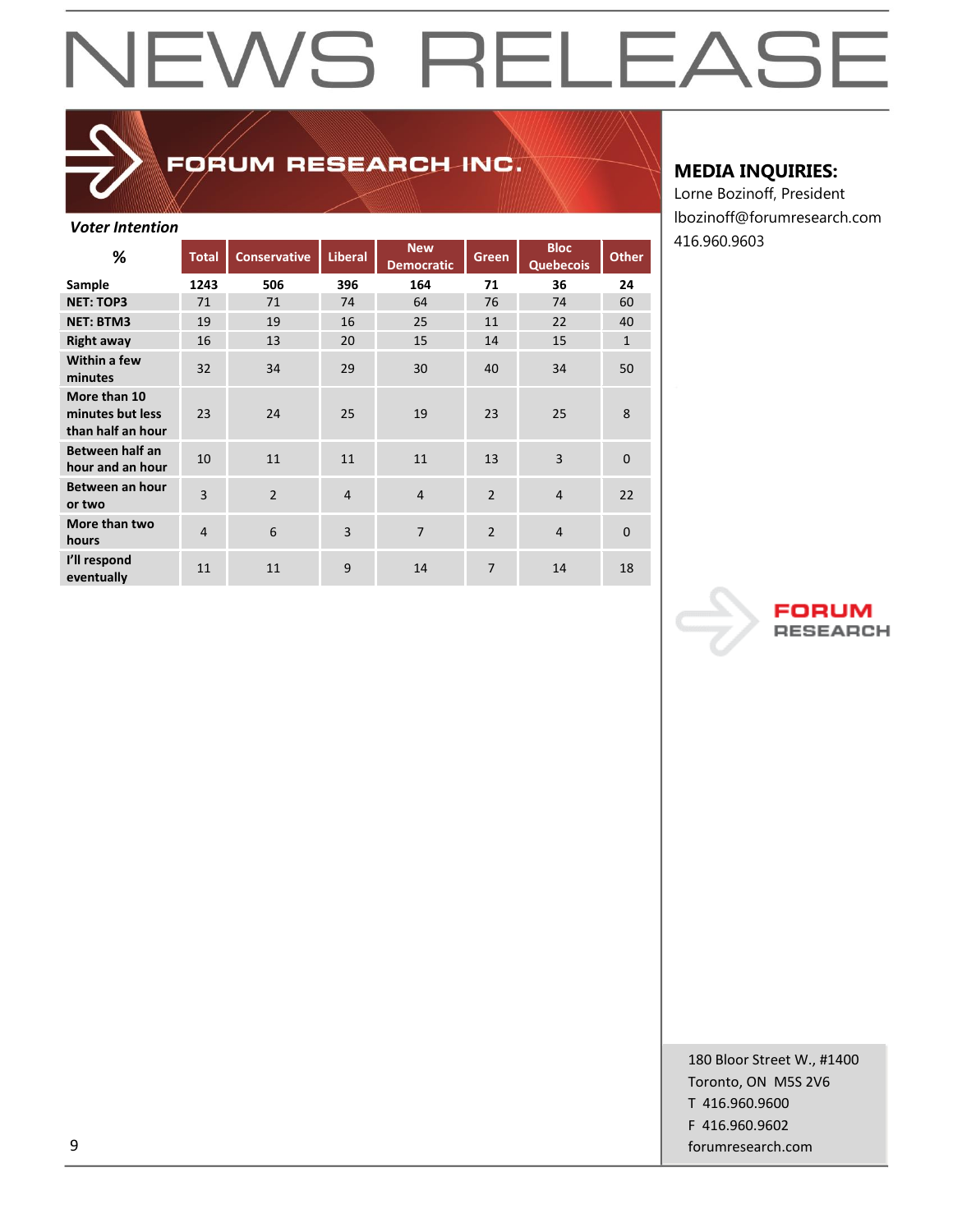FORUM RESEARCH INC.

#### **MEDIA INQUIRIES:**

Lorne Bozinoff, President lbozinoff@forumresearch.com 416.960.9603 *Usage*

| %                                                  | <b>Total</b> | <b>PHONE USAGE - NET:</b><br>TOP <sub>2</sub> | <b>PHONE USAGE - NET:</b><br>BTM2 |
|----------------------------------------------------|--------------|-----------------------------------------------|-----------------------------------|
| Sample                                             | 1243         | 307                                           | 916                               |
| <b>NET: TOP3</b>                                   | 71           | 86                                            | 65                                |
| <b>NET: BTM3</b>                                   | 19           | 8                                             | 23                                |
| <b>Right away</b>                                  | 16           | 25                                            | 12                                |
| Within a few minutes                               | 32           | 42                                            | 28                                |
| More than 10 minutes but less than<br>half an hour | 23           | 18                                            | 25                                |
| Between half an hour and an hour                   | 10           | 6                                             | 12                                |
| Between an hour or two                             | 3            | $\overline{2}$                                | 4                                 |
| More than two hours                                | 4            | $\overline{2}$                                | 5                                 |
| I'll respond eventually                            | 11           | 5                                             | 13                                |



180 Bloor Street W., #1400 Toronto, ON M5S 2V6 T 416.960.9600 F 416.960.9602 10 forumresearch.com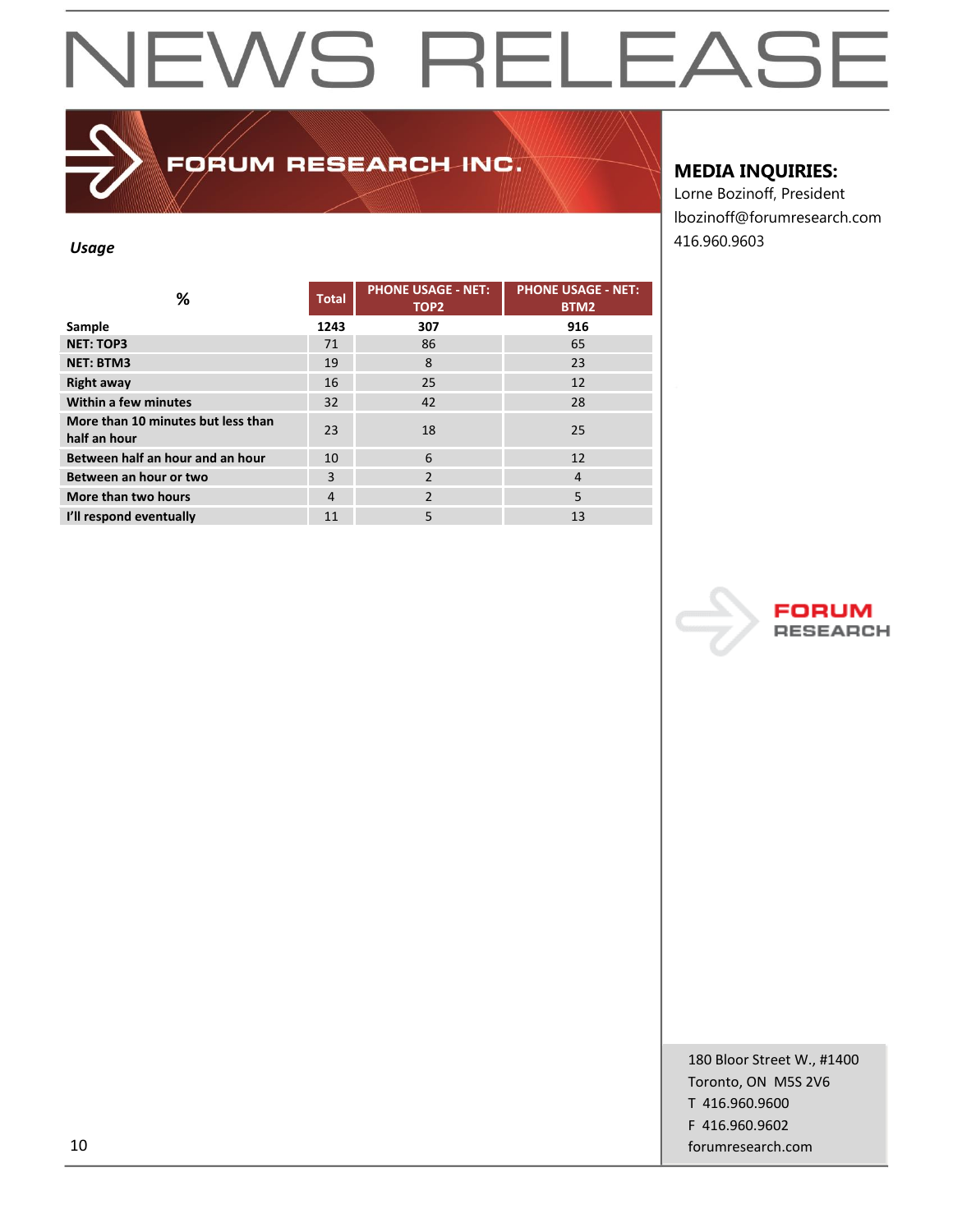## FORUM RESEARCH INC.

### **MEDIA INQUIRIES:**

Lorne Bozinoff, President lbozinoff@forumresearch.com 416.960.9603

| %                                                           | <b>Total</b>   | <b>PHONE</b><br><b>USAGE -</b><br><b>Less</b><br>than<br>one<br>hour | <b>PHONE</b><br><b>USAGE -</b><br><b>Between</b><br>one hour<br>and just<br>under two<br>hours | <b>PHONE</b><br><b>USAGE -</b><br><b>Between</b><br>two hours<br>and just<br>under<br>three<br>hours | <b>PHONE</b><br><b>USAGE -</b><br><b>Three</b><br>hours or<br>more | <b>PHONE</b><br><b>USAGE -</b><br>Don't own a<br>smartphone | <b>PHONE</b><br><b>USAGE -</b><br>Don't<br>know |
|-------------------------------------------------------------|----------------|----------------------------------------------------------------------|------------------------------------------------------------------------------------------------|------------------------------------------------------------------------------------------------------|--------------------------------------------------------------------|-------------------------------------------------------------|-------------------------------------------------|
| Sample                                                      | 1243           | 546                                                                  | 370                                                                                            | 177                                                                                                  | 130                                                                | 0                                                           | 20                                              |
| <b>NET: TOP3</b>                                            | 71             | 57                                                                   | 75                                                                                             | 90                                                                                                   | 81                                                                 | $\overline{0}$                                              | 44                                              |
| <b>NET: BTM3</b>                                            | 19             | 31                                                                   | 13                                                                                             | 9                                                                                                    | 8                                                                  | $\mathbf{0}$                                                | 48                                              |
| <b>Right away</b>                                           | 16             | 12                                                                   | 12                                                                                             | 23                                                                                                   | 28                                                                 | $\mathbf{0}$                                                | 8                                               |
| Within a<br>few<br>minutes                                  | 32             | 22                                                                   | 36                                                                                             | 47                                                                                                   | 37                                                                 | $\overline{0}$                                              | 10                                              |
| More than<br>10 minutes<br>but less<br>than half an<br>hour | 23             | 23                                                                   | 27                                                                                             | 20                                                                                                   | 16                                                                 | $\mathbf{0}$                                                | 27                                              |
| <b>Between</b><br>half an hour<br>and an hour               | 10             | 12                                                                   | 12                                                                                             | $\overline{2}$                                                                                       | 12                                                                 | $\mathbf{0}$                                                | $\overline{7}$                                  |
| Between an<br>hour or two                                   | 3              | 5                                                                    | $\overline{4}$                                                                                 | $\overline{3}$                                                                                       | $\mathbf{1}$                                                       | $\mathbf{0}$                                                | $\overline{2}$                                  |
| More than<br>two hours                                      | $\overline{4}$ | 8                                                                    | $\overline{2}$                                                                                 | $\overline{2}$                                                                                       | $\overline{2}$                                                     | $\mathbf{0}$                                                | $\overline{4}$                                  |
| I'll respond<br>eventually                                  | 11             | 18                                                                   | $\overline{7}$                                                                                 | $\overline{4}$                                                                                       | 5                                                                  | $\mathbf{0}$                                                | 42                                              |



180 Bloor Street W., #1400 Toronto, ON M5S 2V6 T 416.960.9600 F 416.960.9602 11 forumresearch.com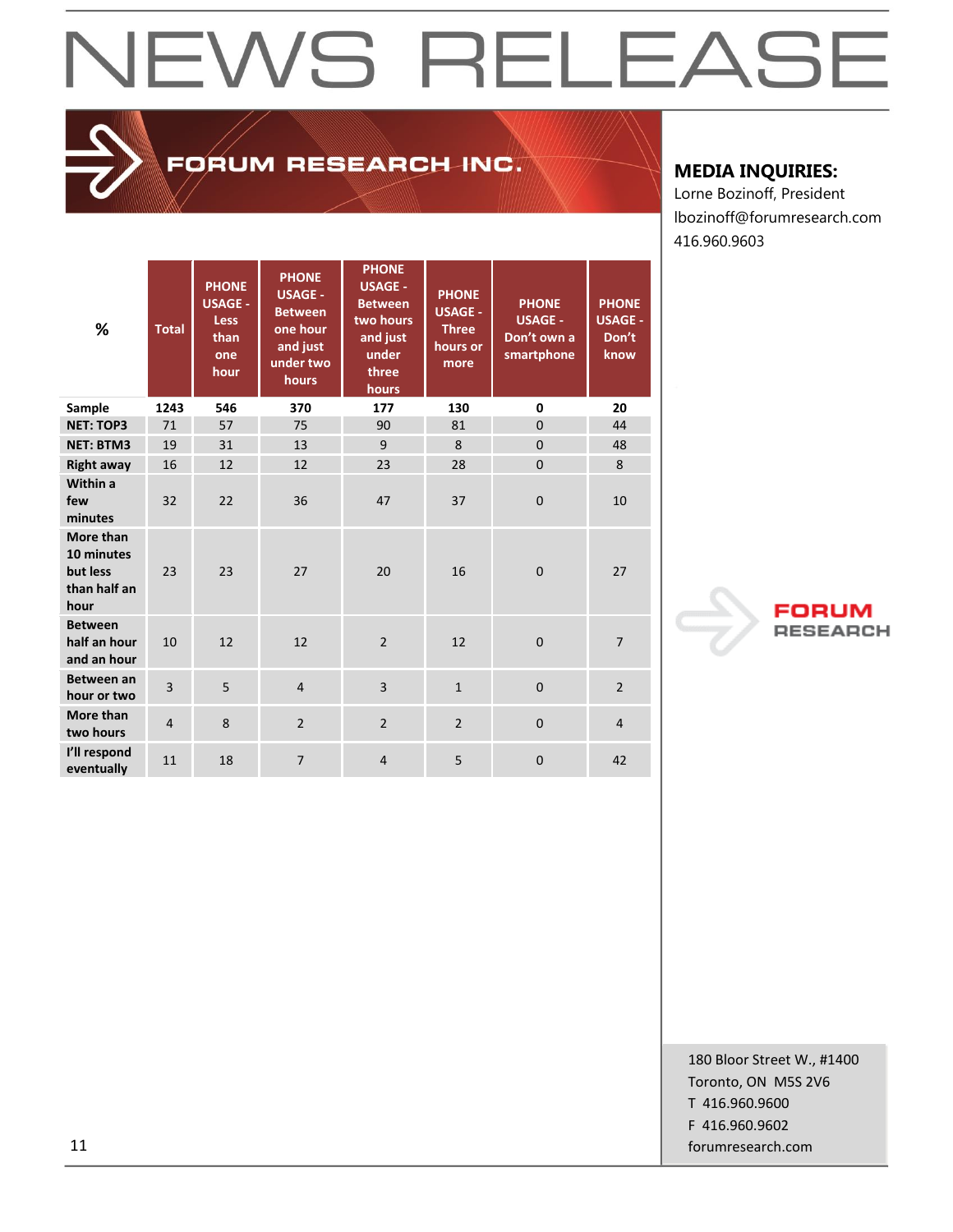## FORUM RESEARCH INC.

*Do you agree or disagree that smartphone makers, such as Apple or Samsung, are doing enough to fight smartphone addiction?*

#### *Age/Gender*

| %                          | <b>Total</b> | 18-34          | 35-44          | 45-54          | 55-64          | $65+$          | <b>Male</b>    | <b>Female</b>  |
|----------------------------|--------------|----------------|----------------|----------------|----------------|----------------|----------------|----------------|
| Sample                     | 1408         | 248            | 257            | 204            | 313            | 386            | 785            | 591            |
| <b>NET: TOP2</b>           | 6            | 7              | $\overline{2}$ | 6              | 10             | 6              | 8              | 4              |
| <b>NET: BTM2</b>           | 45           | 46             | 49             | 44             | 48             | 40             | 43             | 48             |
| <b>Strongly agree</b>      | 3            | 3              | $\overline{2}$ | $\overline{2}$ | 5              | $\overline{2}$ | 4              | $\overline{2}$ |
| Somewhat agree             | 3            | $\overline{4}$ | 1              | $\overline{4}$ | $\overline{4}$ | 3              | $\overline{4}$ | 3              |
| Neither agree nor disagree | 38           | 38             | 42             | 40             | 36             | 37             | 38             | 39             |
| Somewhat disagree          | 16           | 14             | 18             | 16             | 19             | 17             | 17             | 16             |
| <b>Strongly disagree</b>   | 29           | 32             | 31             | 27             | 28             | 23             | 26             | 32             |
| Don't know                 | 10           | 9              | 7              | 11             | 7              | 17             | 11             | 9              |

#### *Income*

| %                             | <b>Total</b> | $<$ \$20 $K$   | $$20-$<br>\$40K | \$40-<br><b>\$60K</b> | $$60-$<br><b>\$80K</b> | \$80-<br><b>\$100K</b> | \$100-<br><b>\$250K</b> |
|-------------------------------|--------------|----------------|-----------------|-----------------------|------------------------|------------------------|-------------------------|
| Sample                        | 1408         | 123            | 235             | 162                   | 174                    | 167                    | 267                     |
| <b>NET: TOP2</b>              | 6            | 8              | 7               | 5                     | $\overline{4}$         | 8                      | 5                       |
| <b>NET: BTM2</b>              | 45           | 42             | 48              | 48                    | 53                     | 39                     | 47                      |
| <b>Strongly agree</b>         | 3            | $\overline{2}$ | $\overline{4}$  | 2                     | $\overline{2}$         | $\overline{2}$         | 4                       |
| Somewhat agree                | 3            | 6              | 3               | $\overline{2}$        | $\overline{2}$         | 6                      | $\mathbf{1}$            |
| Neither agree nor<br>disagree | 38           | 39             | 32              | 34                    | 39                     | 45                     | 38                      |
| <b>Somewhat disagree</b>      | 16           | 13             | 17              | 19                    | 15                     | 16                     | 17                      |
| <b>Strongly disagree</b>      | 29           | 29             | 31              | 29                    | 37                     | 23                     | 30                      |
| Don't know                    | 10           | 10             | 12              | 13                    | 3                      | 8                      | 9                       |

#### *Region*

| %                          | <b>Total</b> | <b>ATL</b> | $\overline{\mathbf{Q}}$ | ON             | <b>MB/SK</b>   | AB             | <b>BC</b>      |
|----------------------------|--------------|------------|-------------------------|----------------|----------------|----------------|----------------|
| Sample                     | 1408         | 186        | 274                     | 309            | 123            | 261            | 255            |
| <b>NET: TOP2</b>           | 6            | 7          | 5                       | 5              | 11             | 6              | 9              |
| <b>NET: BTM2</b>           | 45           | 51         | 49                      | 40             | 41             | 47             | 52             |
| <b>Strongly agree</b>      | 3            | 3          | $\overline{2}$          | $\overline{2}$ | $\overline{2}$ | 3              | 5              |
| Somewhat agree             | 3            | 4          | 3                       | $\overline{2}$ | 8              | $\mathfrak{p}$ | $\overline{4}$ |
| Neither agree nor disagree | 38           | 33         | 36                      | 43             | 39             | 40             | 31             |
| Somewhat disagree          | 16           | 15         | 16                      | 17             | 18             | 16             | 17             |
| <b>Strongly disagree</b>   | 29           | 36         | 32                      | 24             | 23             | 31             | 35             |
| Don't know                 | 10           | 9          | 9                       | 12             | 9              | 7              | 9              |

### **MEDIA INQUIRIES:**

Lorne Bozinoff, President lbozinoff@forumresearch.com 416.960.9603 *Addiction*



180 Bloor Street W., #1400 Toronto, ON M5S 2V6 T 416.960.9600 F 416.960.9602 12 forumresearch.com